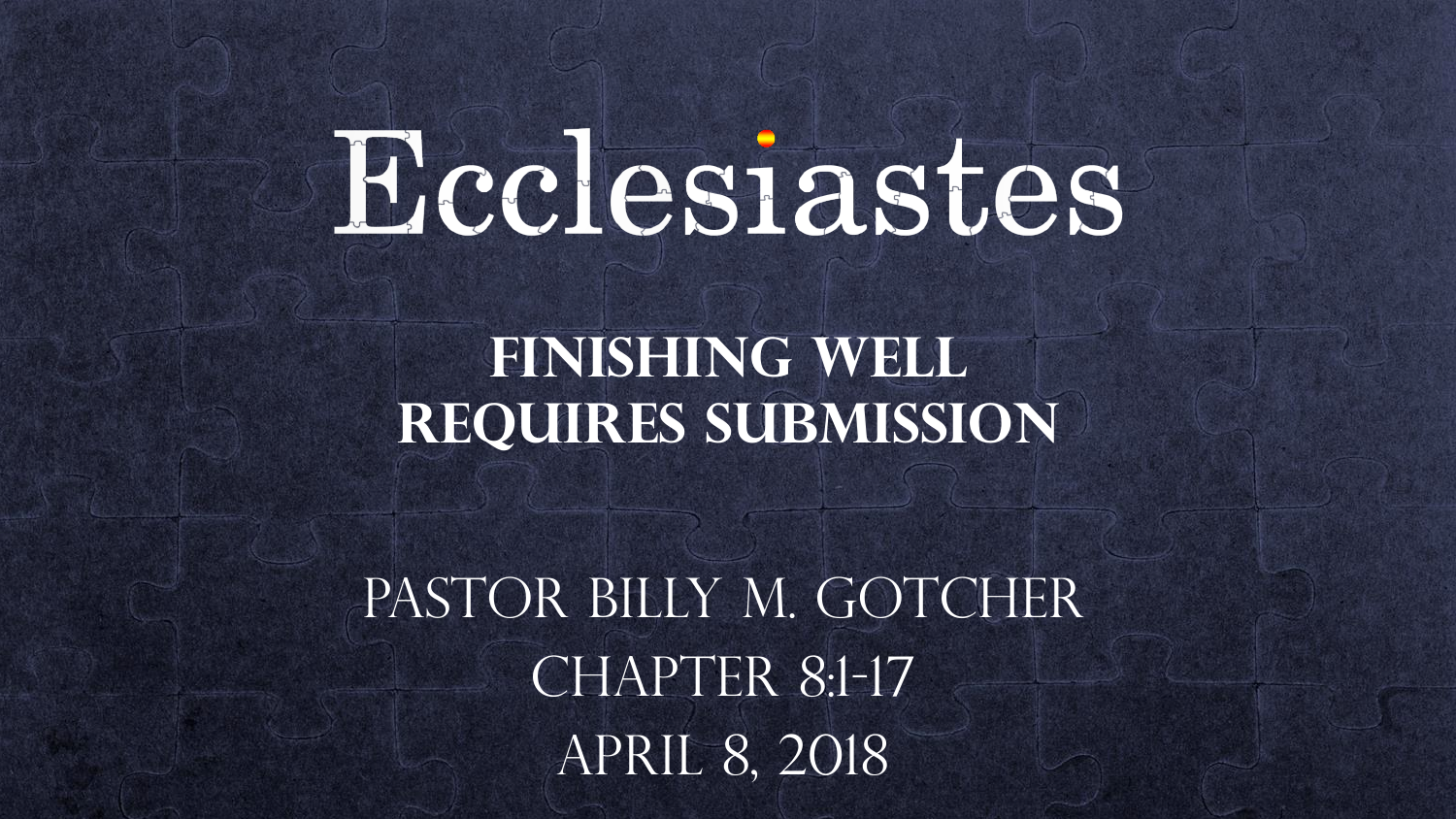**Ecclesiastes 1:2** (NKJV) "Vanity of vanities," says the Preacher; "Vanity of vanities, all *is* vanity."

 **Ecclesiastes 1:2** (NET) "Futile! Futile!" laments the Teacher, "Absolutely futile! Everything is futile!"

 Ecclesiastes 1:2 (NIV) "Meaningless! Meaningless!" says the Teacher. "Utterly meaningless! Everything is meaningless."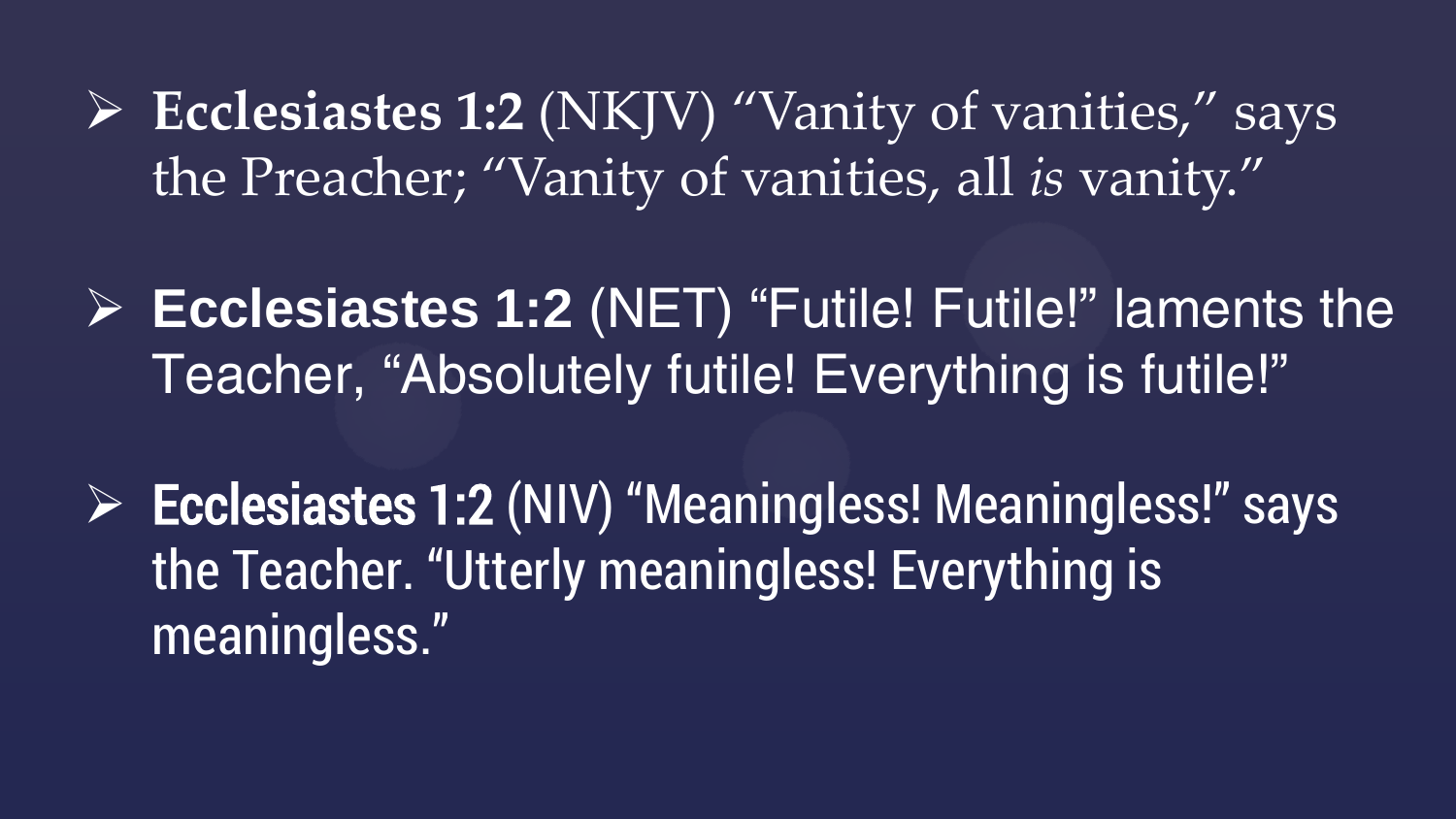**Ecclesiastes 1:2** (NKJV) "Vanity of vanities," says the Preacher; "Vanity of vanities, all *is* vanity."

 Dr. McCabe: "Most frustratingly enigmatic (puzzling)!" says Qohelet (the Teacher). "Most frustratingly enigmatic (puzzling)! Everything is frustratingly enigmatic (puzzling)."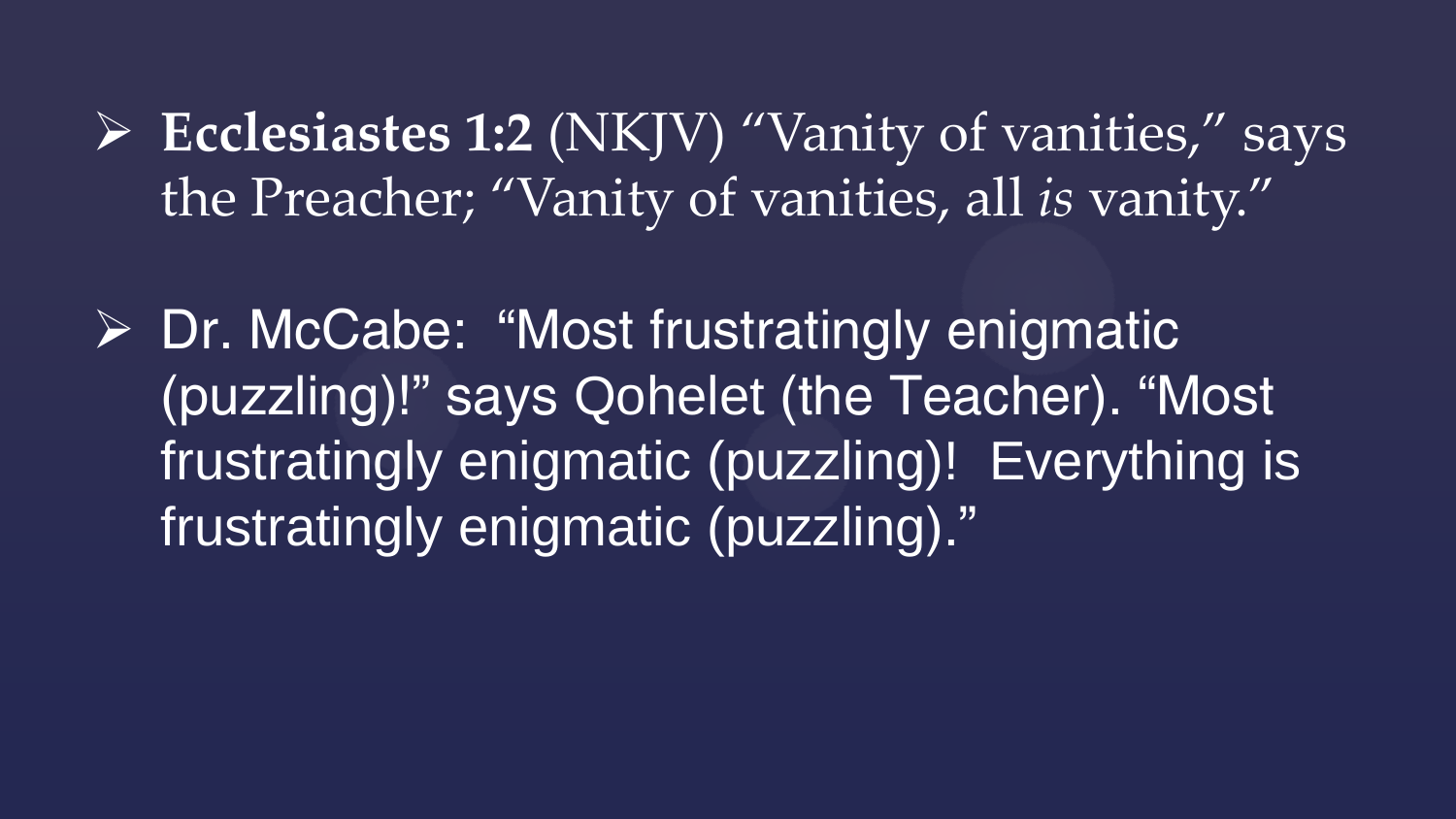**Ecclesiastes 6:12**  For *who knows what is good for man in life*, all the days of his vain (frustrating and puzzling) life which he passes like a shadow? *Who can tell a man what will happen after him* under the sun?

#### **Ecclesiastes 7:1**

**A good name** *is* **better than** precious ointment, And the day of death than the day of one's birth;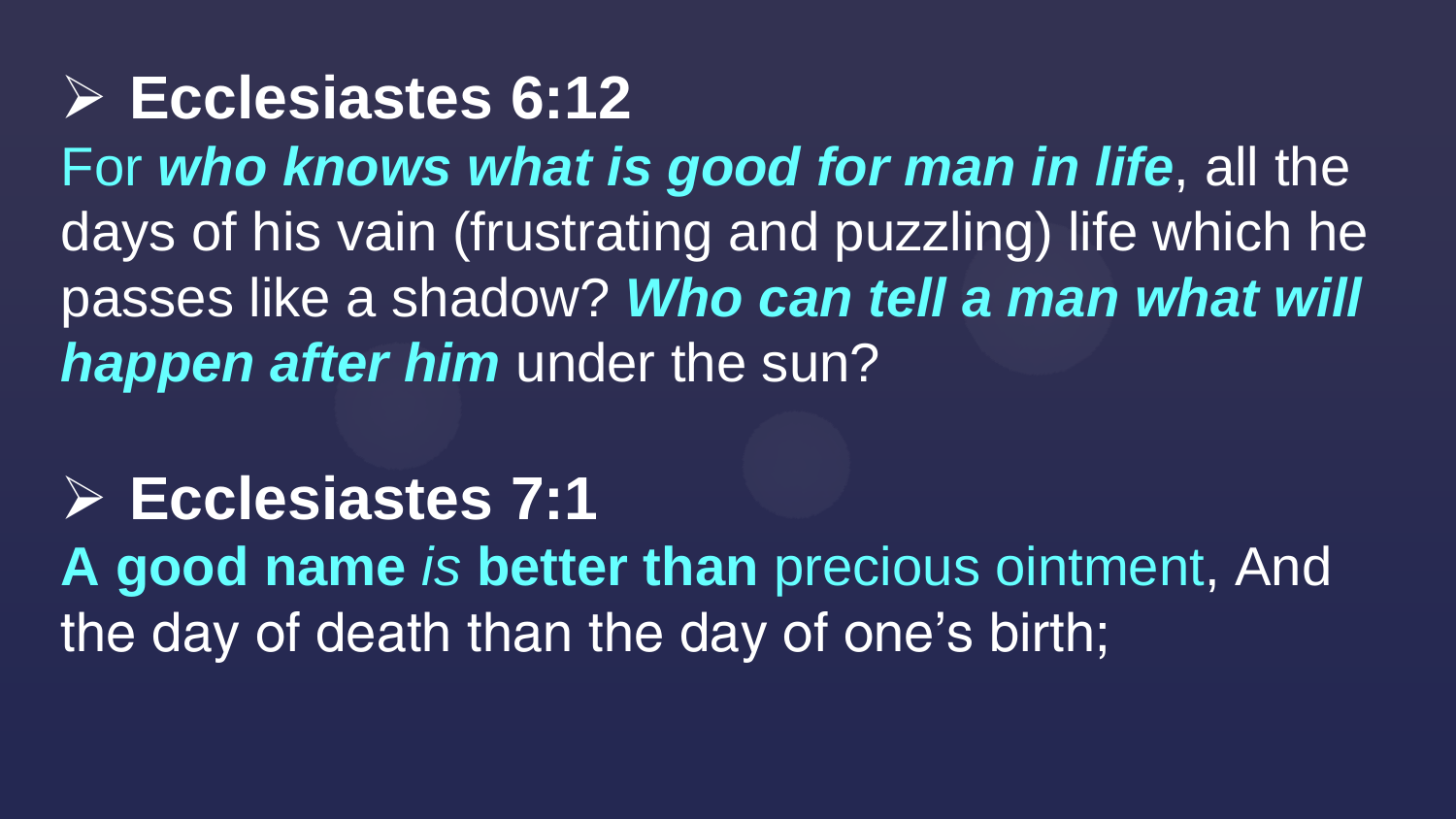**Ecclesiastes 7:14-15**  In the **day of prosperity** be joyful, But in the **day of adversity** consider: Surely **God has appointed the one as well as the other**, So that man can find out nothing *that will come* after him. <sup>15</sup> **I have seen** everything in my days of vanity (frustrating puzzlement): There is **a just** *man* **who perishes in his righteousness,** And there is **a wicked** *man* **who prolongs** *life* **in his wickedness.**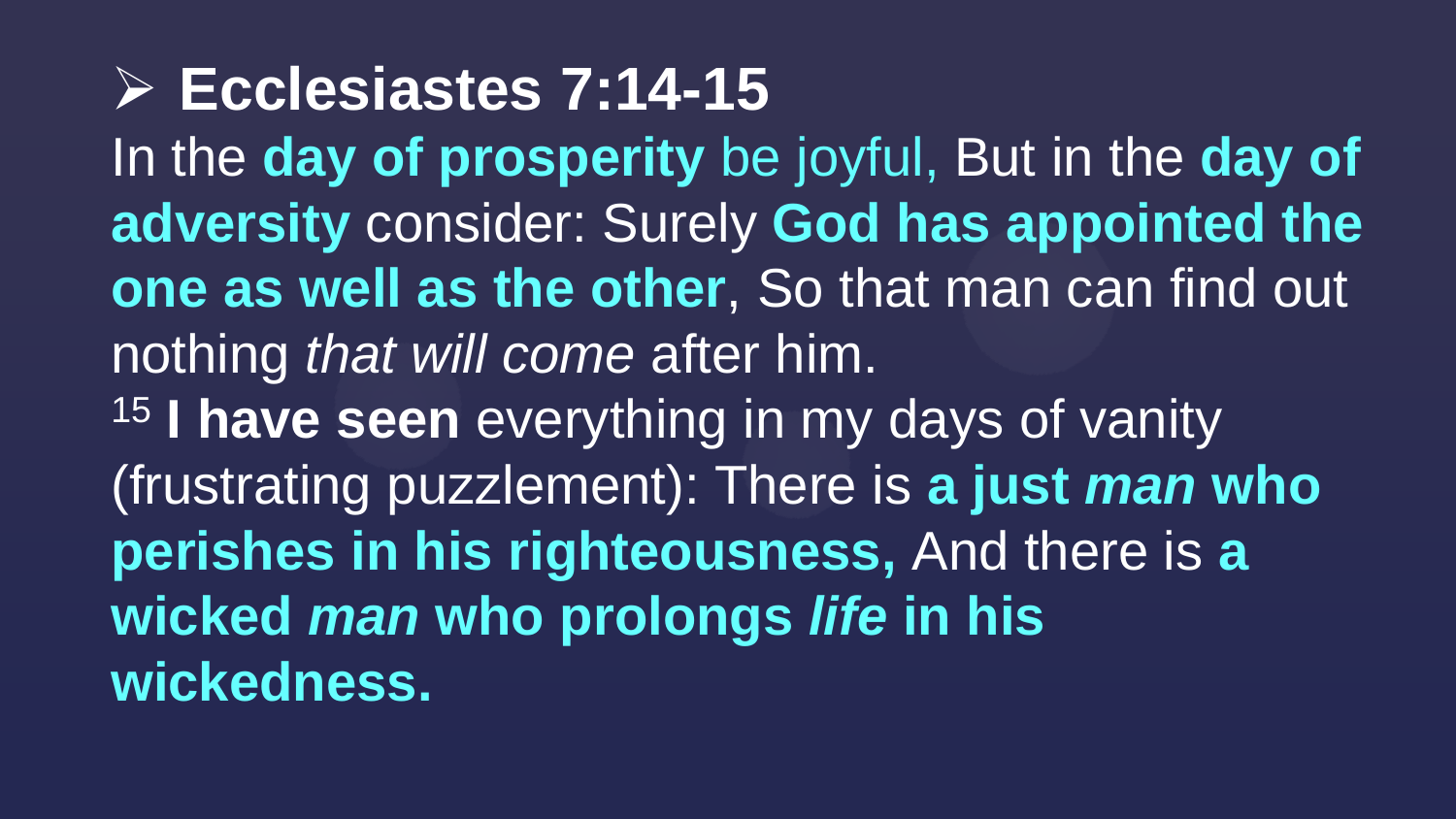**Ecclesiastes 7:25–29 I applied my heart to know, To search and seek out wisdom and the reason** *of things,* to know the wickedness of folly, even of foolishness *and* madness. <sup>26</sup> And **I find more bitter than death** the woman whose heart *is* snares and nets, whose hands *are* fetters. **He who pleases God shall escape from her**, **but the sinner shall be trapped by her.**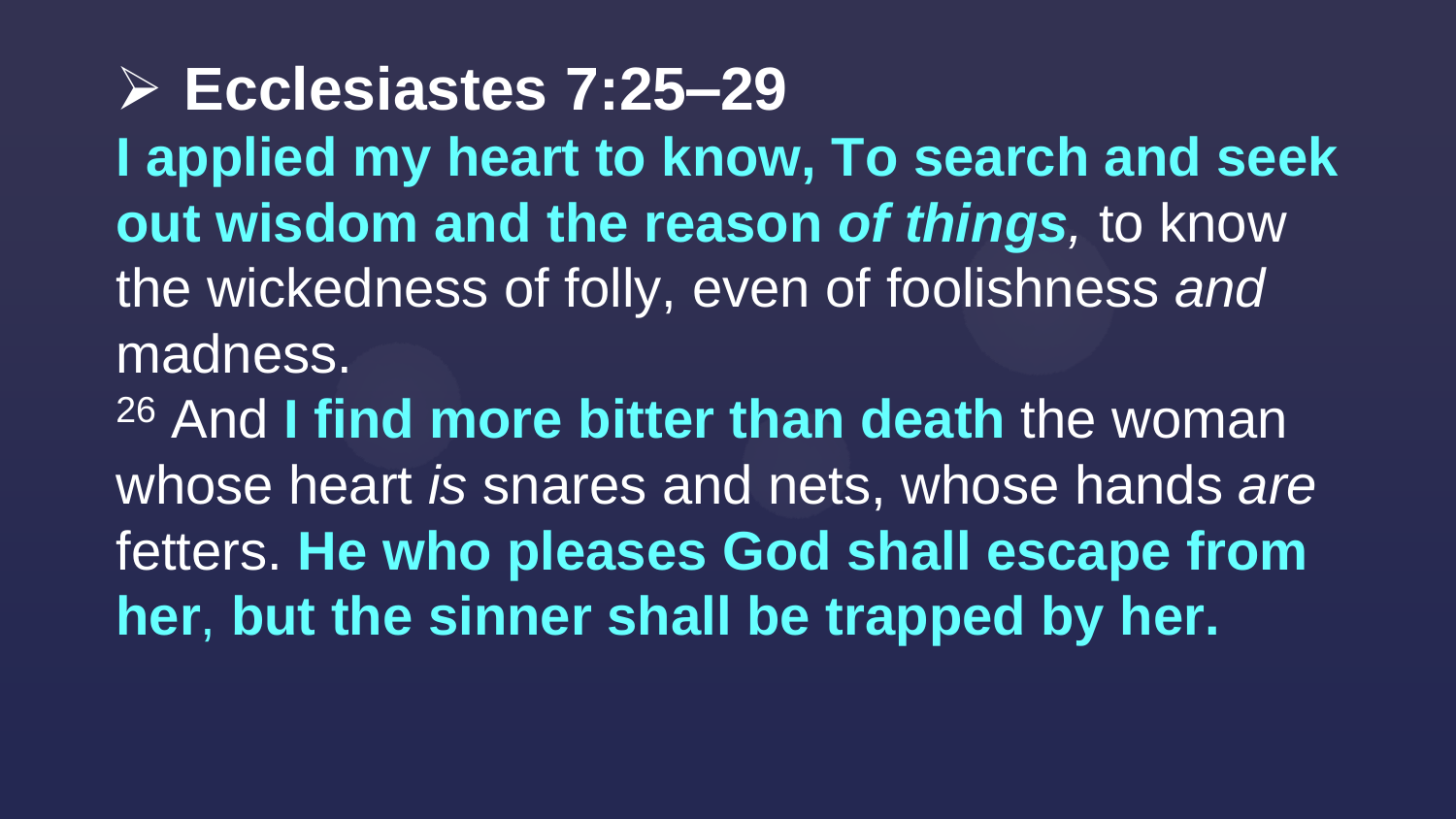## A. Submission Begins In Our Relationship With Human Authorities.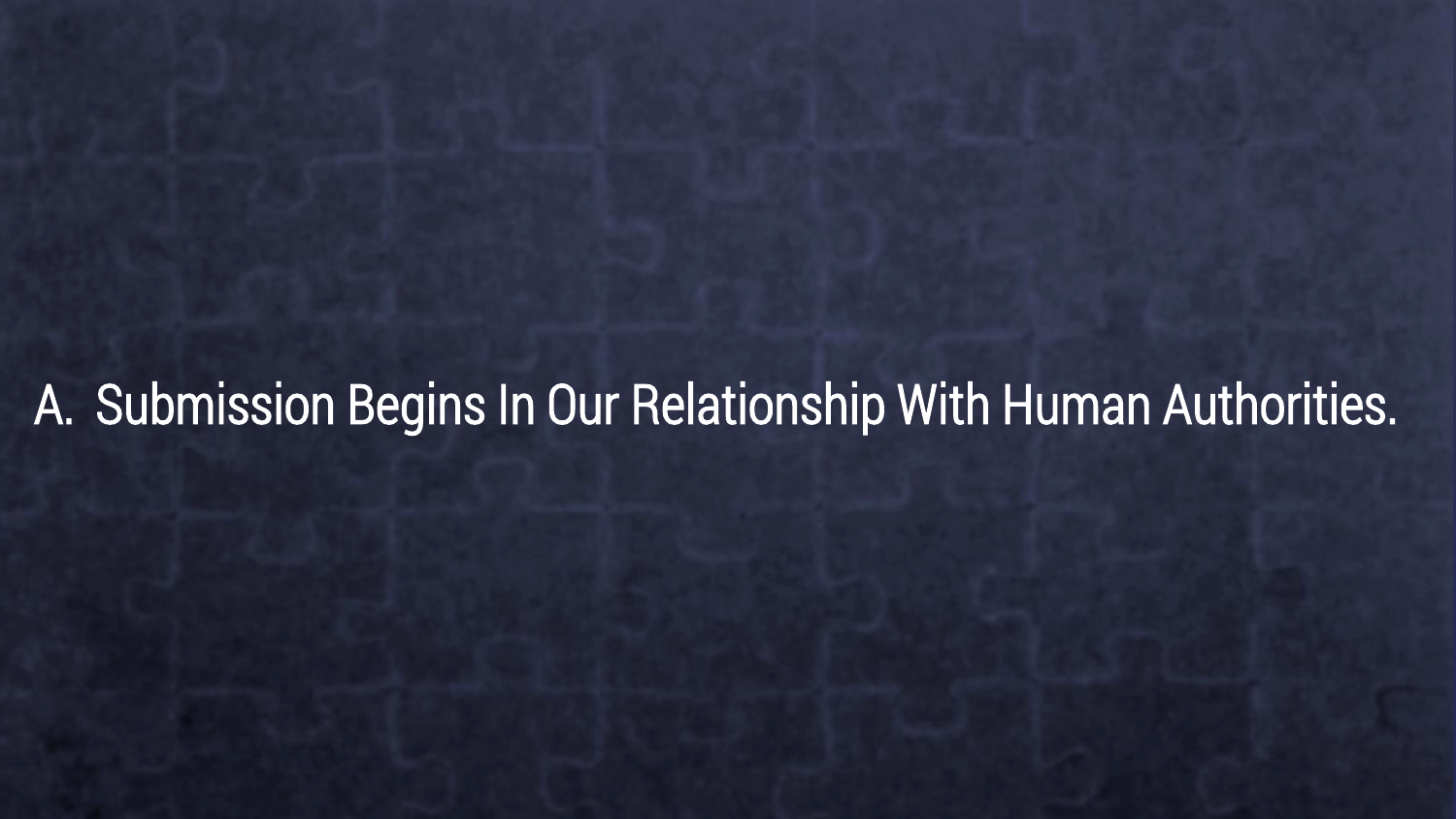## **1. Submission is characterized by loyalty to God-given authorities**

- Ecclesiastes 8:1 *Who is like a wise man?* And who knows the interpretation of a thing? A man's wisdom makes his face shine, And the sternness of his face is changed.
- $\triangleright$  McCabe: Who is like the wise man? And who knows the interpretation of a matter? A man's wisdom **brightens his face and changes his hard appearance.**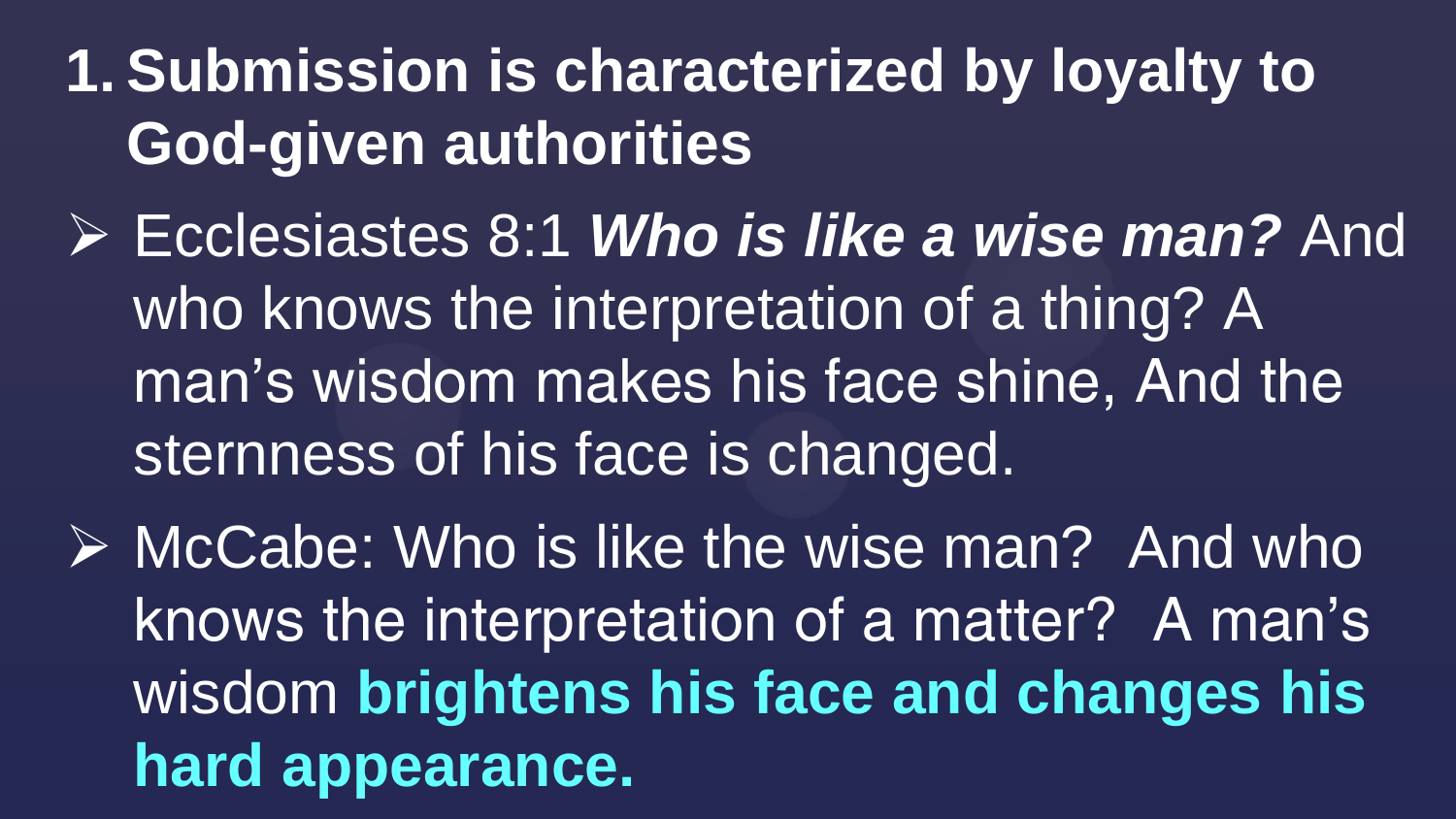**Ecclesiastes 8:2-3**  I *say,* "**Keep the king's commandment for the sake of your oath to God**. <sup>3</sup> Do not be hasty to go from his presence. Do not take your stand for an evil thing, for he does whatever pleases him."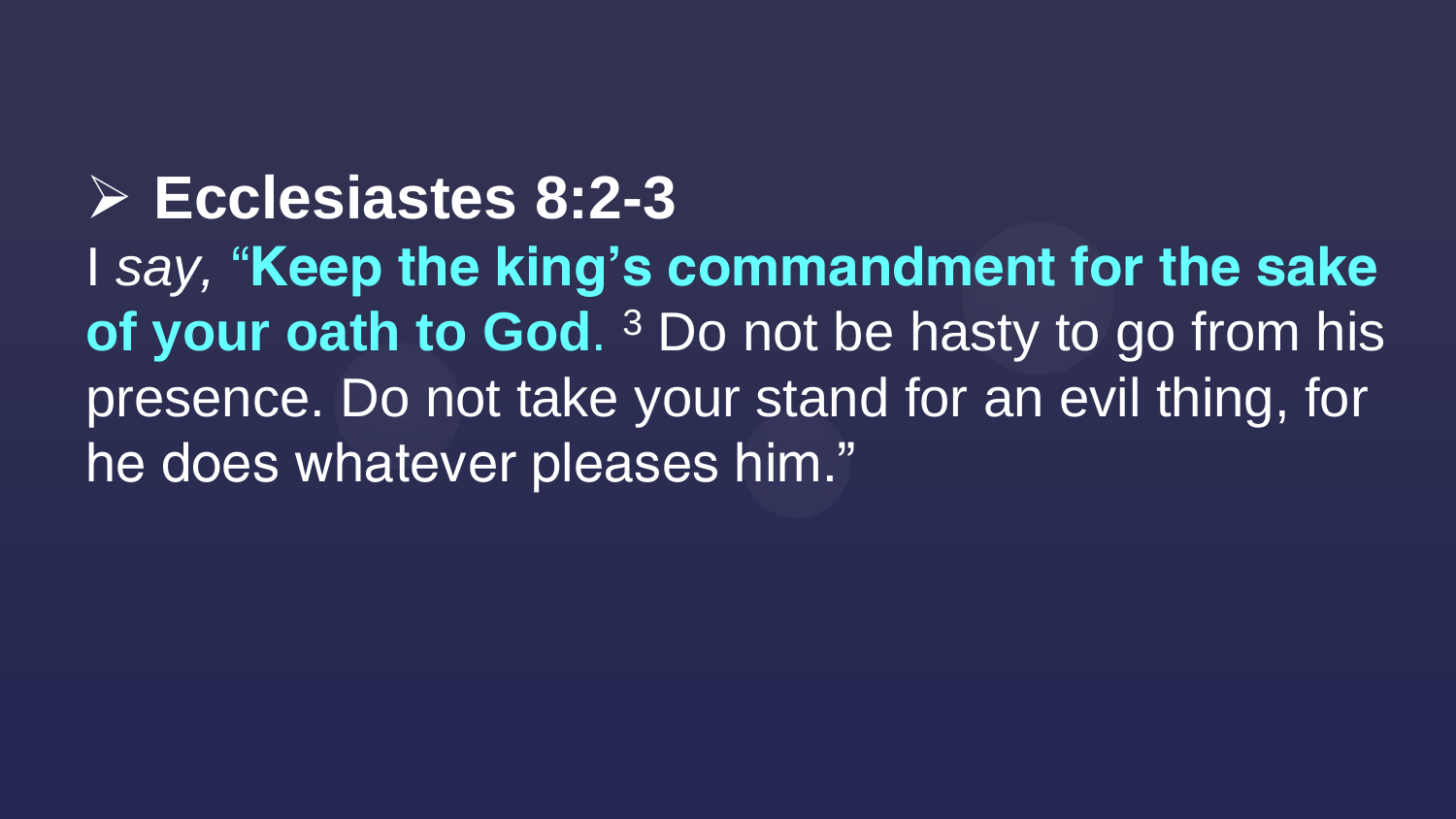#### **Colossians 3:20**

Children, **obey** your **parents** in all things, for this is well pleasing to the Lord.

## **Colossians 3:22**

Bondservants, **obey** in all things your **masters** according to the flesh, not with eyeservice, as men-pleasers, but in sincerity of heart, fearing God.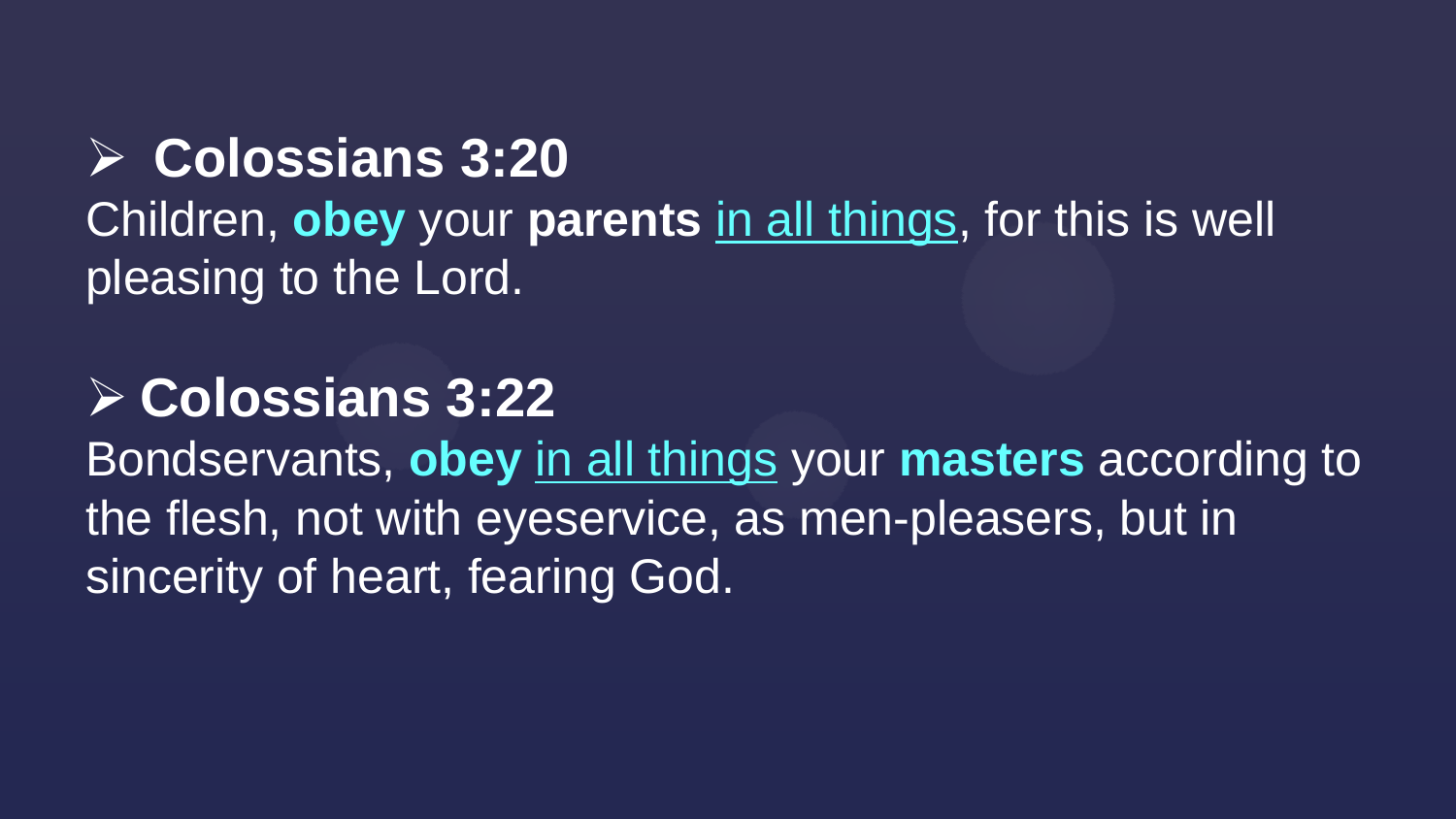## **Hebrews 13:17**

**Obey** those who **rule over you,** and **be submissive**, for they watch out for your souls, as those who must give account. Let them do so with joy and not with grief, for that would be unprofitable for you.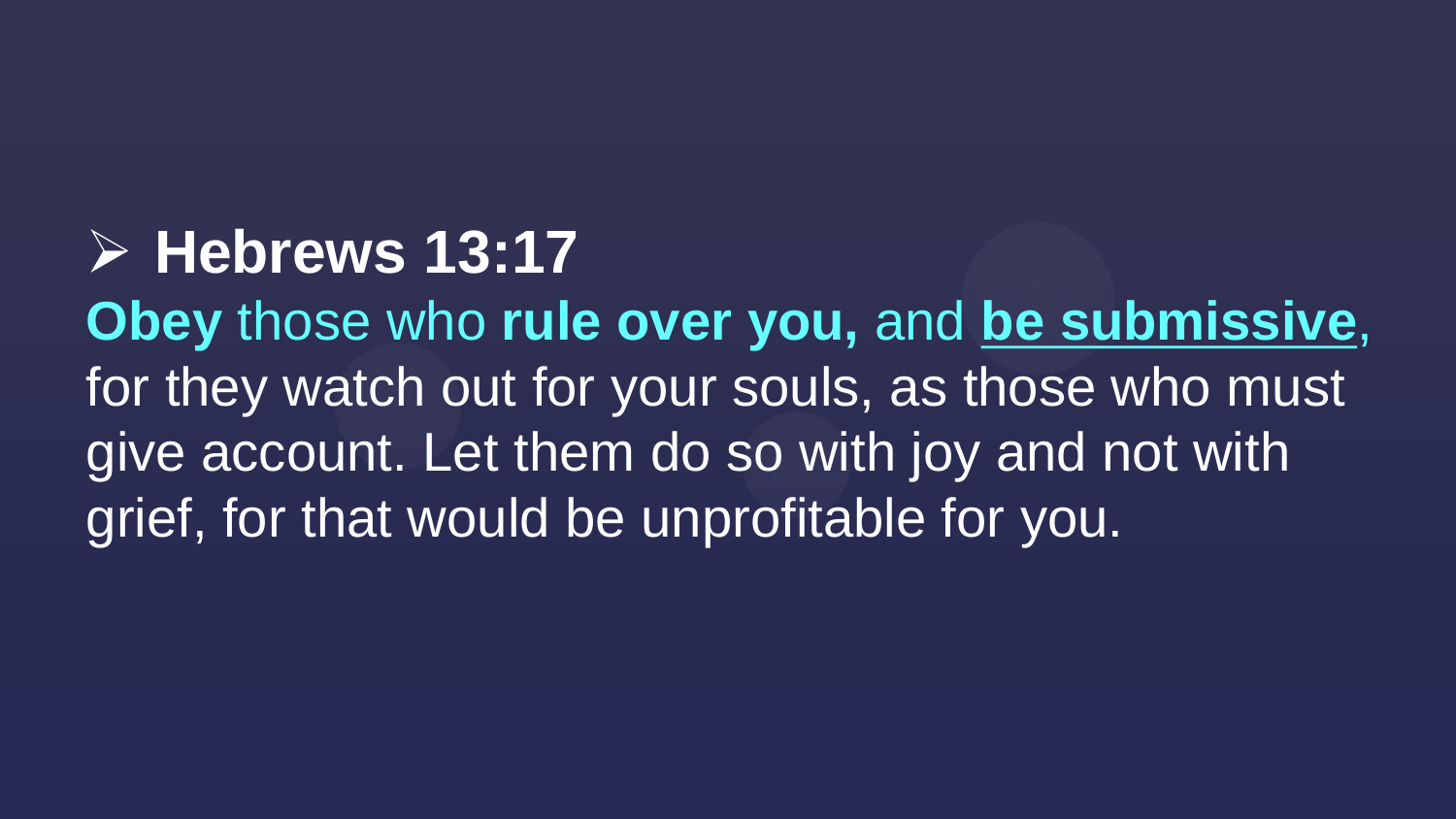## **Philippians 2:12**

Therefore, my **beloved**, as you **have always obeyed**, not as in my presence only, but now much more in my absence, work out your own salvation with fear and trembling;

## **1 John 5:2**

By this **we know** that we love the children of God, when **we love God** and **keep His commandments**.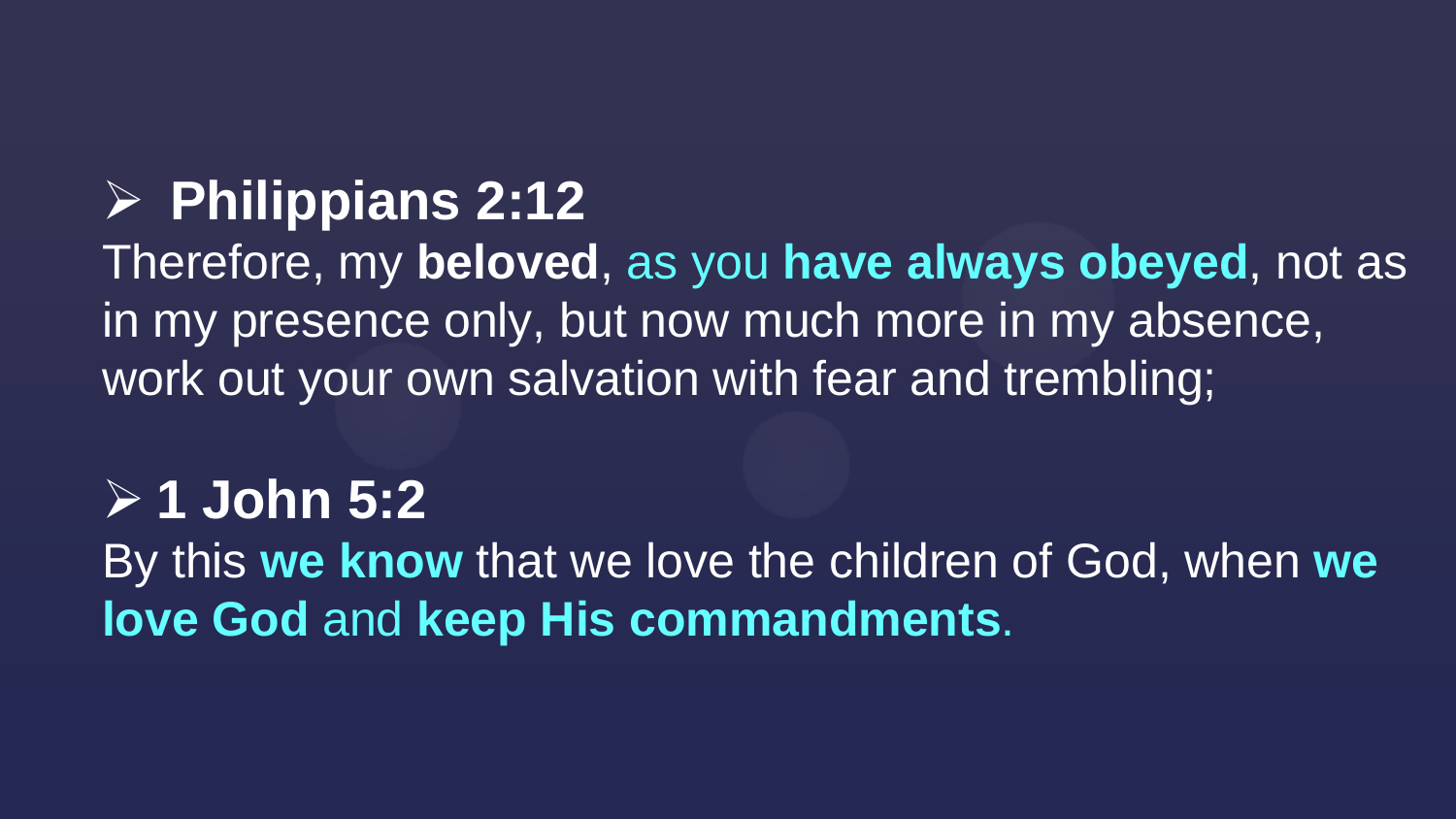## What has our King commanded us to do?

## **Matthew 28:18–19**

And Jesus came and spoke to them, saying, "All authority has been given to Me in heaven and on earth. <sup>19</sup> **Go therefore and make disciples** of all the nations, baptizing them in the name of the Father and of the Son and of the Holy Spirit.

#### **Ecclesiastes 8:4**

Where the word of a king *is, there is* power; And who may say to him, "What are you doing?"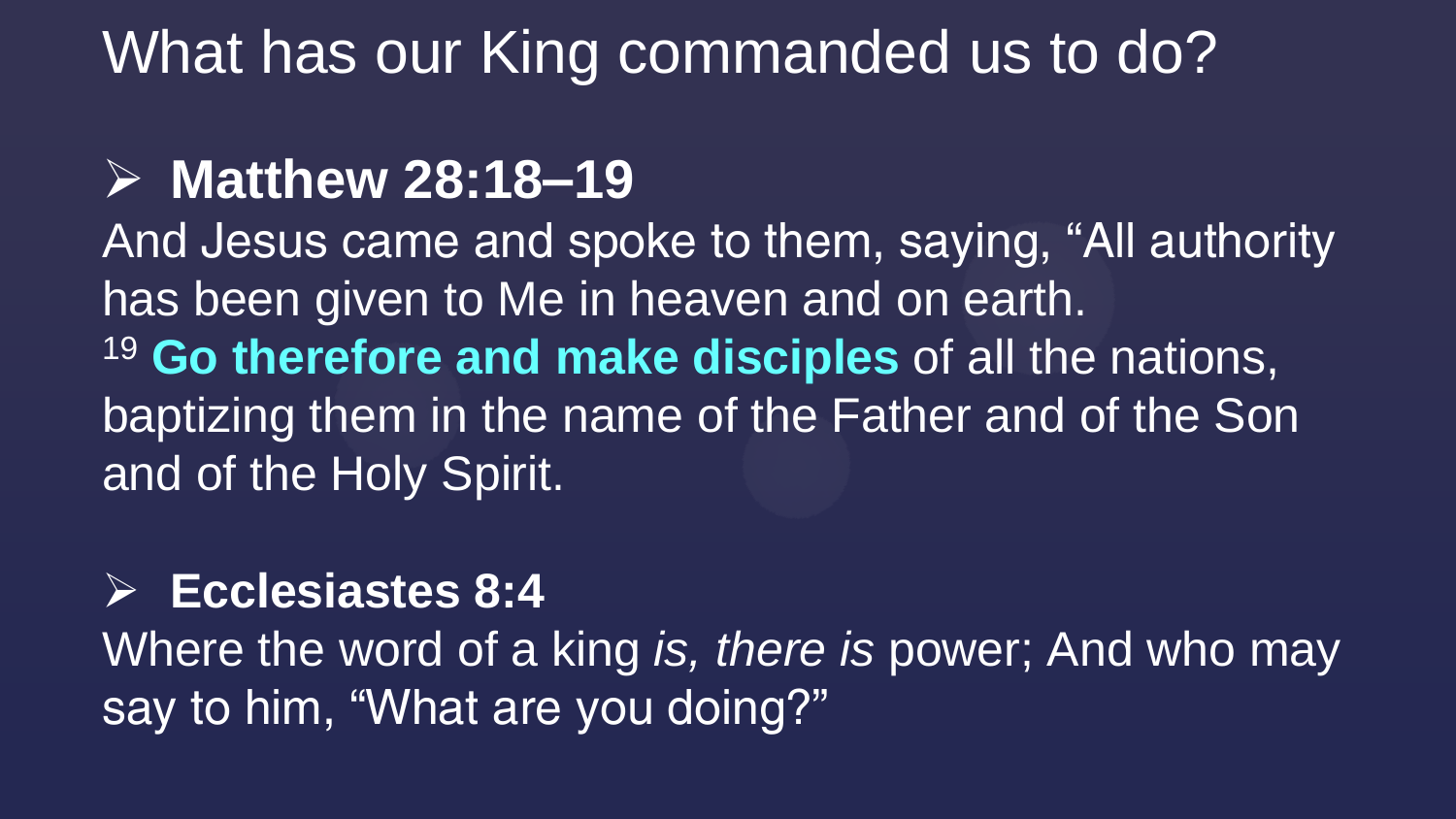**2.Submission provides protection from lasting harm.**

 **Ecclesiastes 8:5–6**  He who **keeps his command** will experience **nothing harmful**; And a wise man's heart discerns both time and judgment, <sup>6</sup> Because **for every matter there is a time and judgment**, Though the misery of man increases greatly.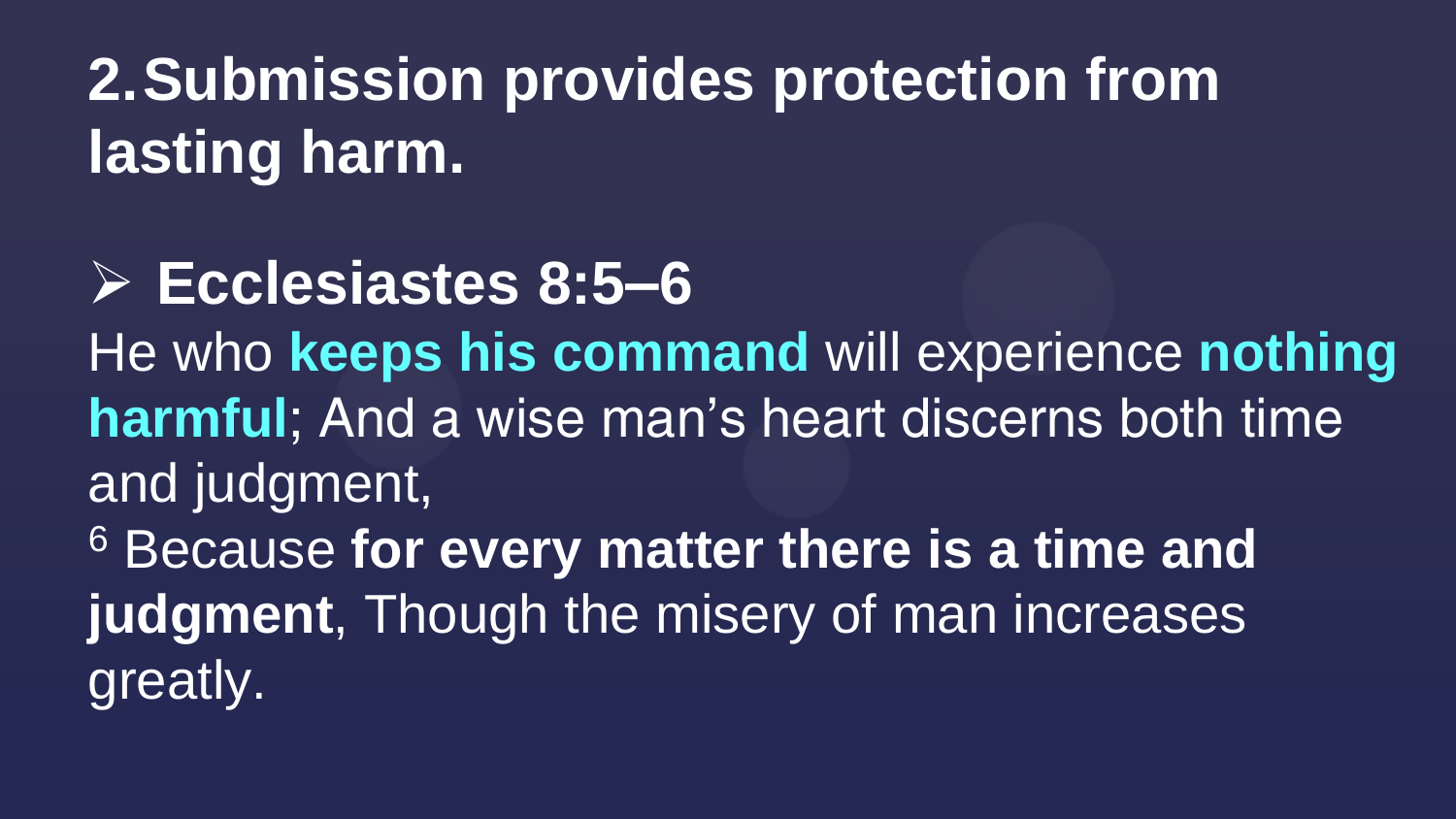## **Ecclesiastes 8:7-8**

For he does not know what will happen; So who can tell him when it will occur?

<sup>8</sup> No one has power over the spirit to retain the spirit, And no one has power in the day of death. *There is* no release from that war, And **wickedness will not deliver those who are given to it**.

#### **Ecclesiastes 8:9**

All this I have seen, and applied my heart to every work that is done under the sun: *There is* **a time in which one man rules over another to his own hurt**.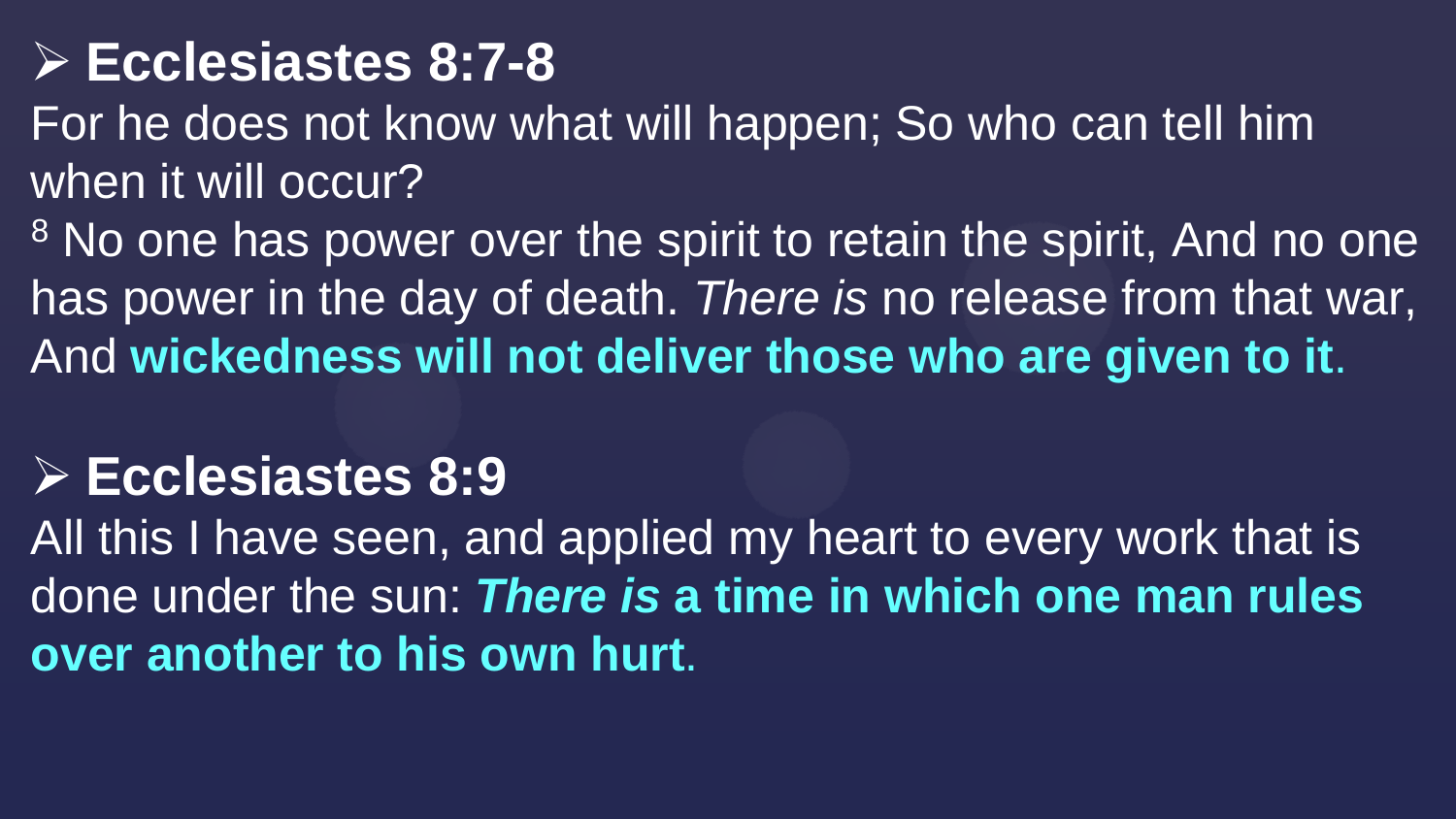B. Submission Trusts God's Administration of Justice (v.v. 10-14)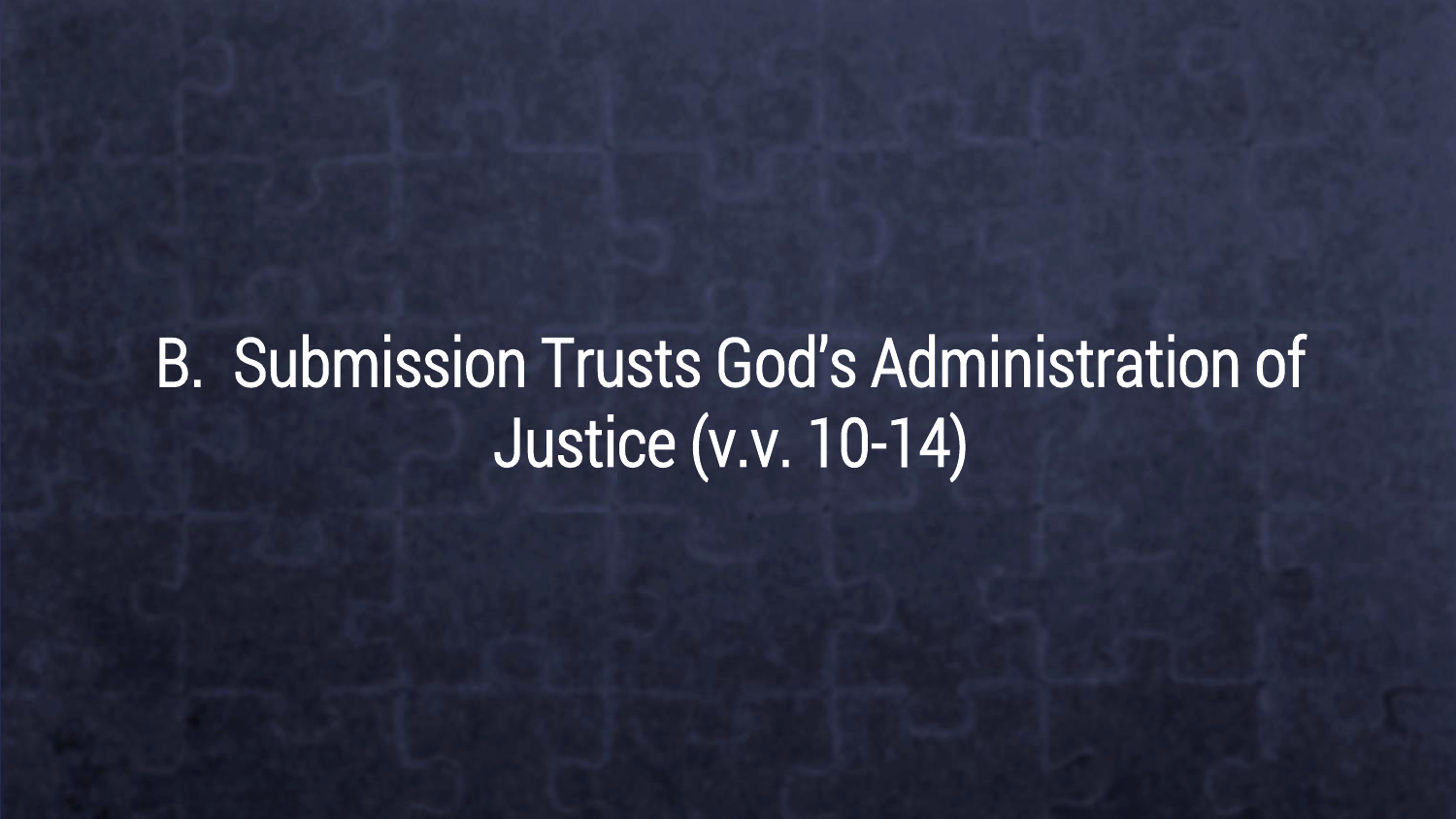**Ecclesiastes 8:10–11**  <sup>10</sup> Then I saw **the wicked** buried, who had come and gone from the place of holiness, and **they were forgotten** in the city where they had so done. This also *is* vanity.

<sup>11</sup> Because the sentence against an evil work is not **executed speedily**, therefore **the heart of the sons of men is fully set in them to do evil**.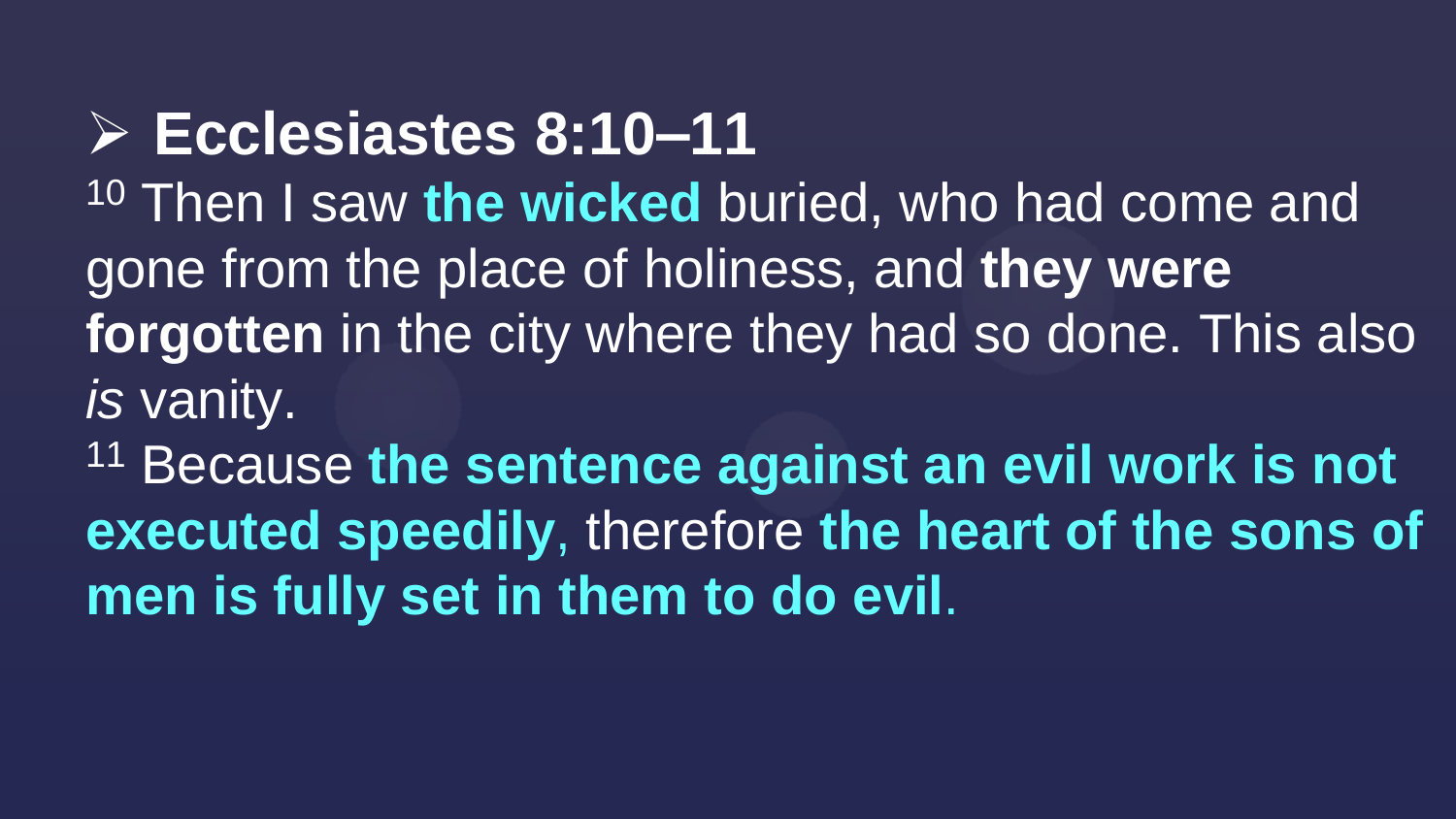**Ecclesiastes 8:12–13**  <sup>12</sup> Though a sinner does evil a hundred *times,* and his *days* are prolonged, yet **I surely know that it will be well with those who fear God, who fear before Him**. <sup>13</sup> But **it will not be well with the wicked**; nor will he prolong *his* days, *which are* as a shadow, because he does not fear before God.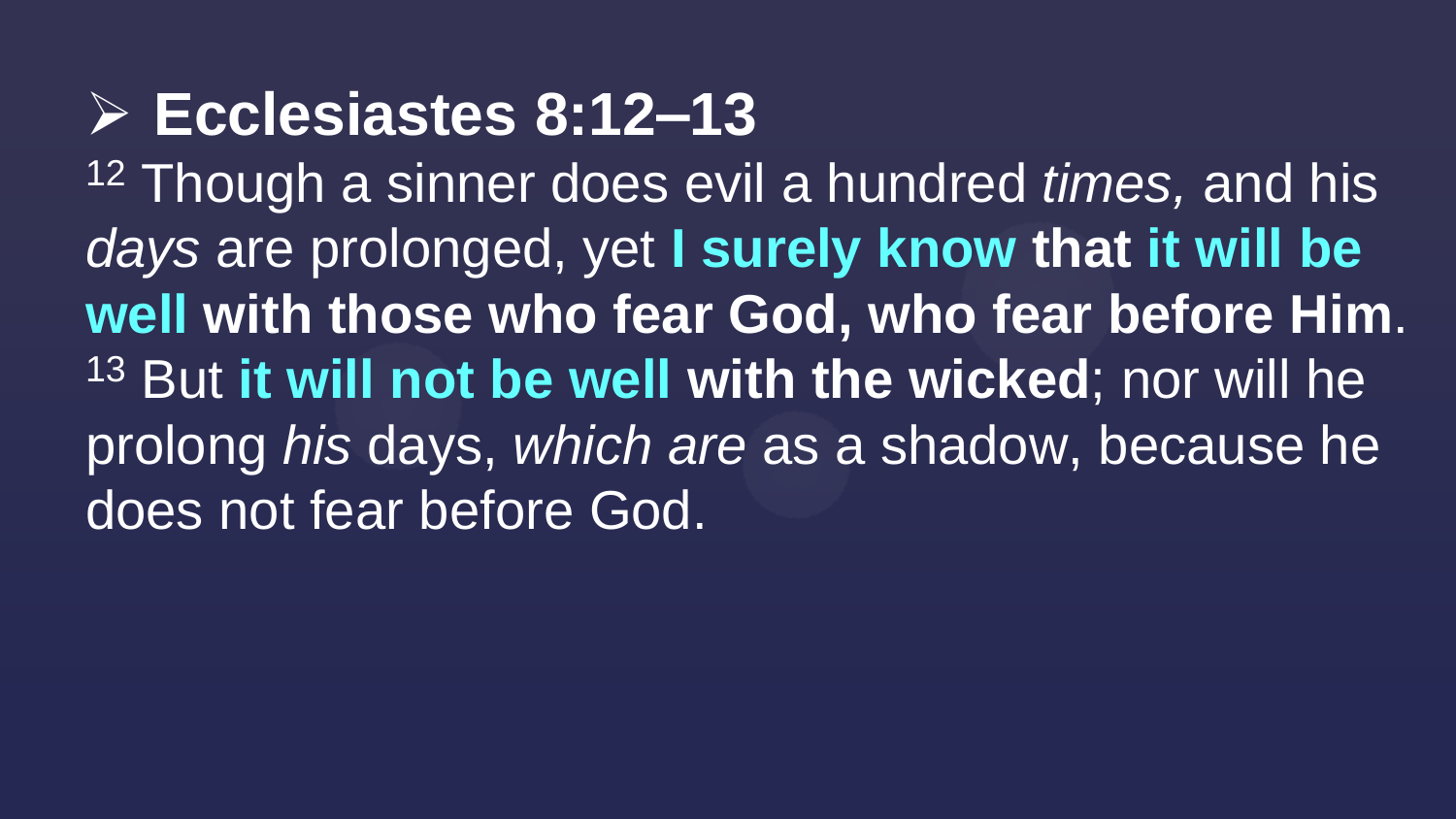## **McCabe's Translation:**

Ecclesiastes 8:12–13

12 Though a sinner does evil a hundred times and prolongs his life**, I know that it will go well with those who fear God**, for they stand in fear before God.

<sup>13</sup> But **it will not go well for the wicked**, neither will they lengthen their days as a shadow, for they do not stand in fear before God.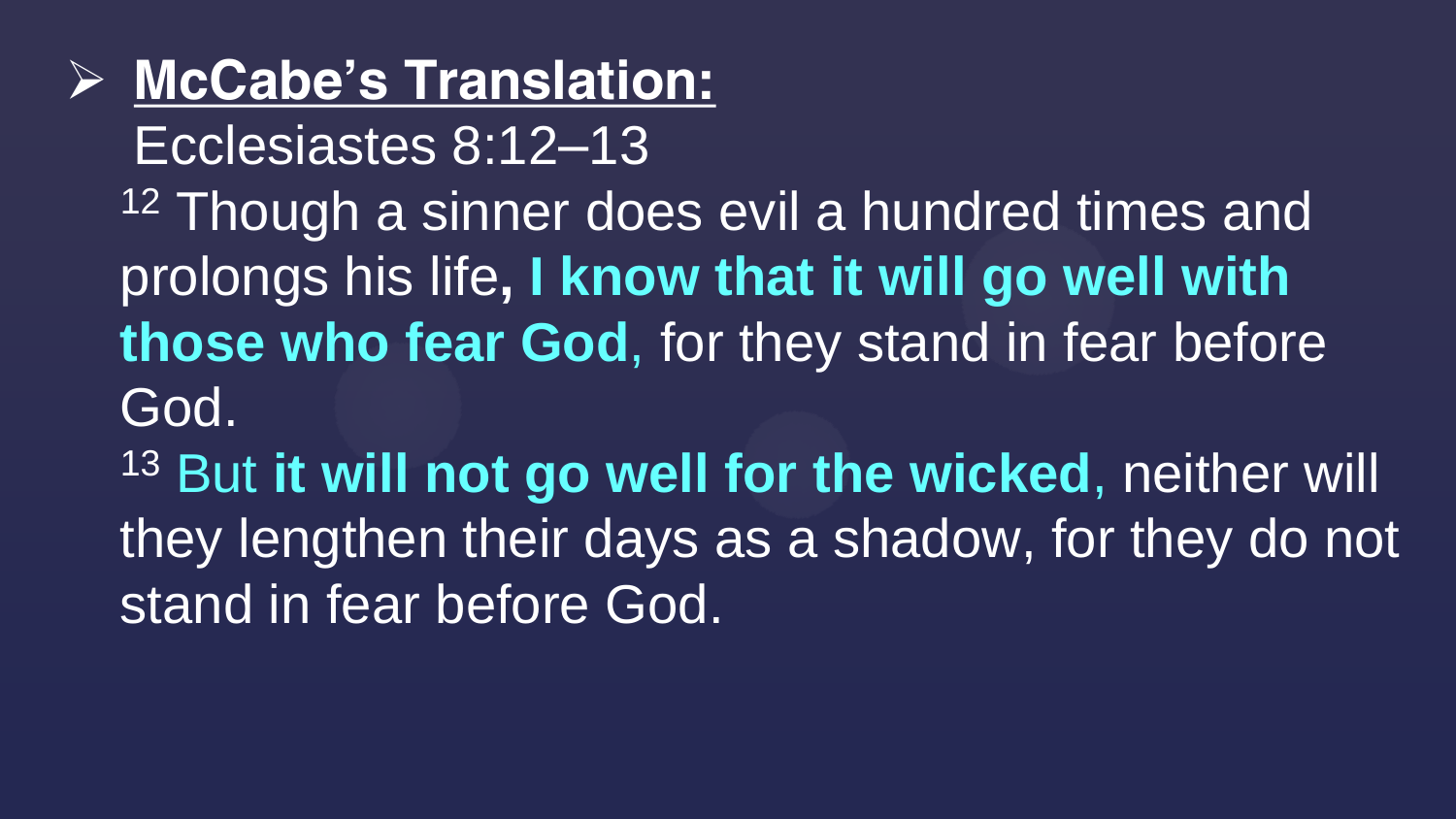## **Ecclesiastes 8:14**

There is a frustrating enigma done upon the earth: there are righteous men to whom it happens according to the conduct of wicked men. I say this too is frustratingly enigmatic.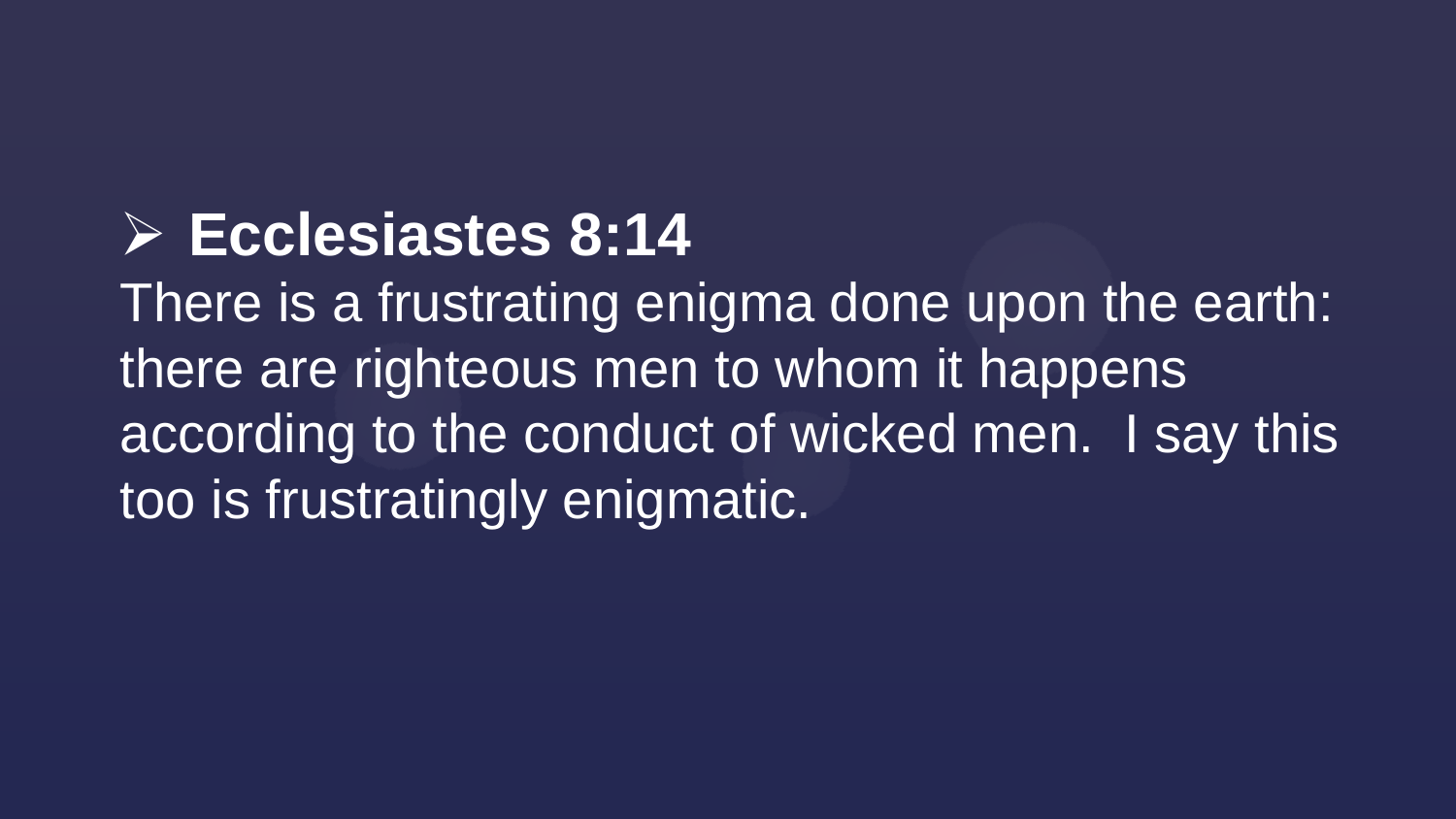# C. Submission Rejoices In God's Gift Of Life (v. 15)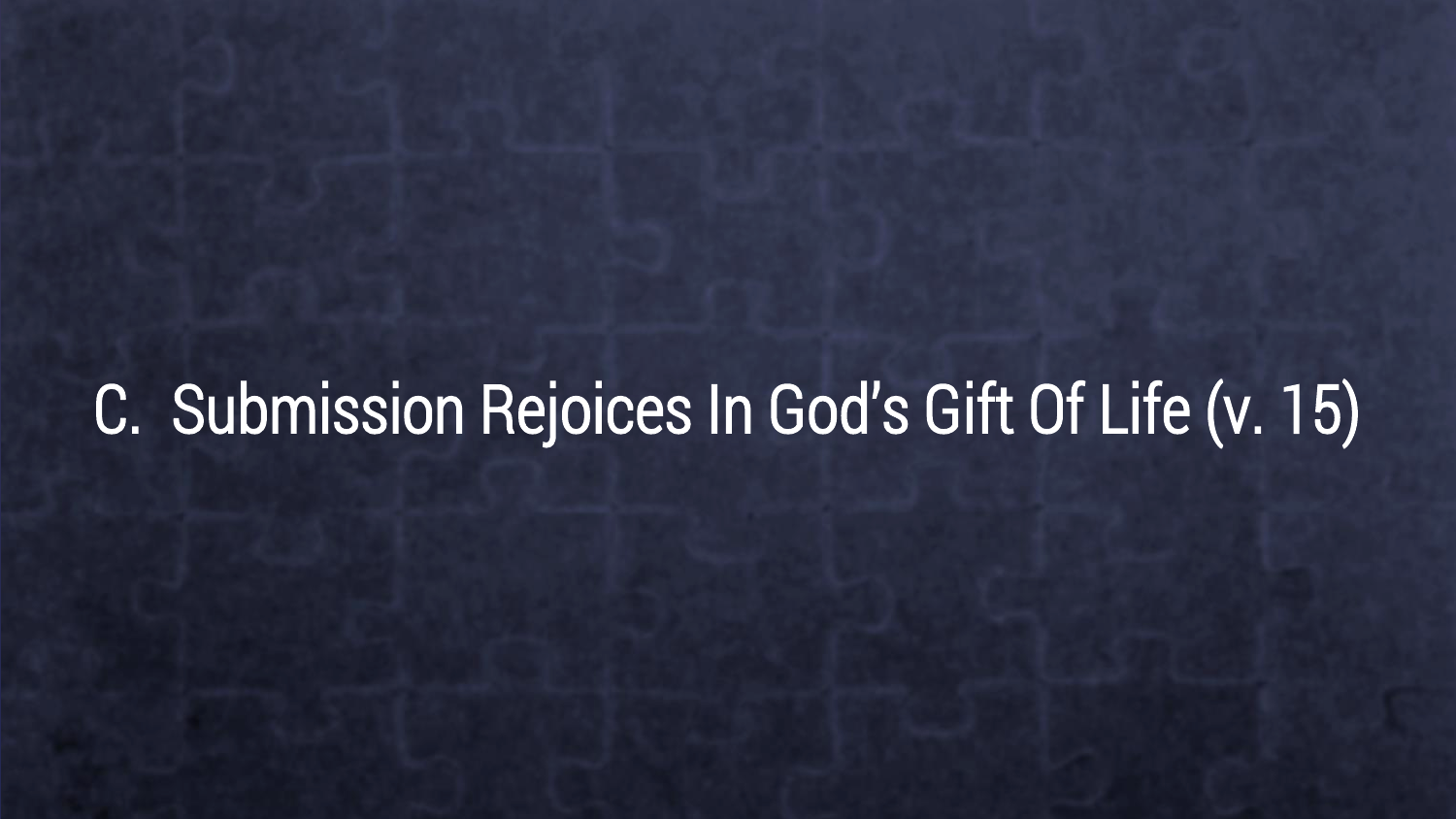**Ecclesiastes 8:15** So I commended enjoyment, because a man has nothing better under the sun than to eat, drink, and be merry; for this will remain with him in his labor *all* the days of his life which God gives him under the sun.

 **McCabe:** So **I commend the enjoyment of life**, for there is nothing better for man under the sun than to eat, drink, and be glad, for this will accompany him in his toil during the days of his **life that God has given him** under the sun.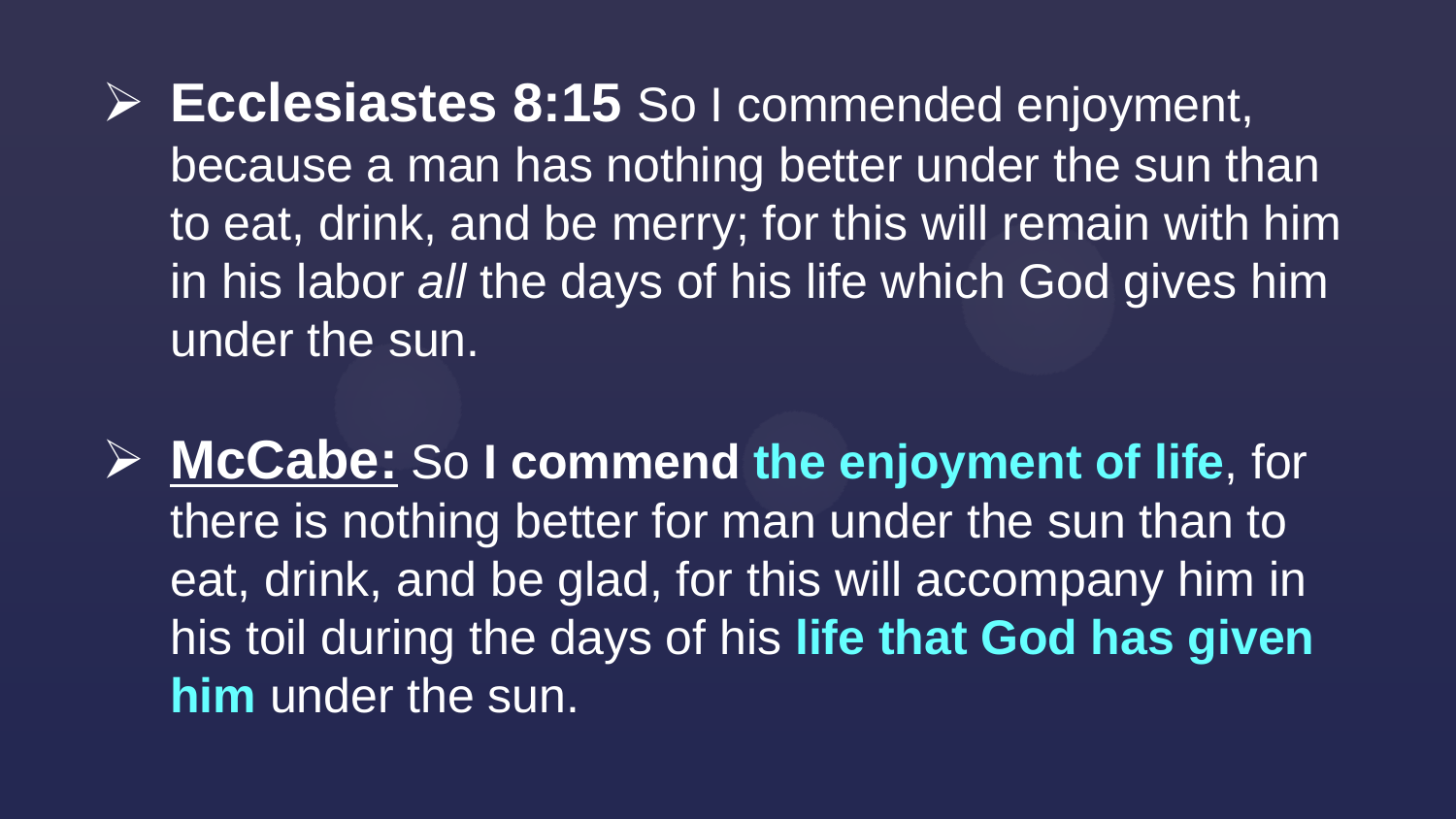**Philippians 4:11**  Not that I speak in regard to need, for **I have learned in whatever state I am, to be content**.

 **1 Timothy 6:6**  Now **godliness with contentment is great gain**.

## **1 Timothy 6:8**

And having food and clothing, with these we shall **be content.**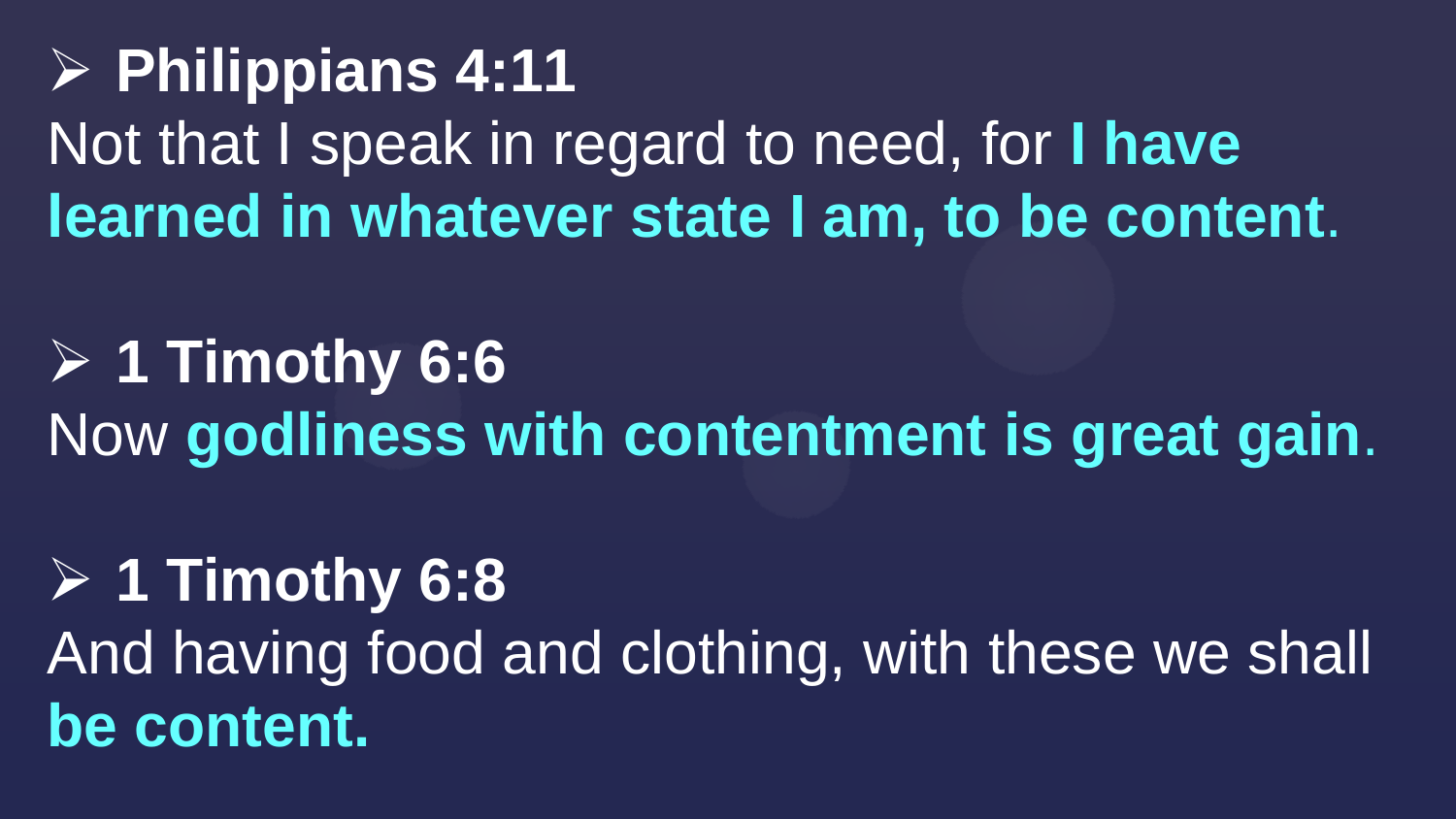## **Hebrews 13:5**

Let your conduct *be* without covetousness; *be* **content with such things as you have**. For He Himself has said, *"I will never leave you nor forsake you."*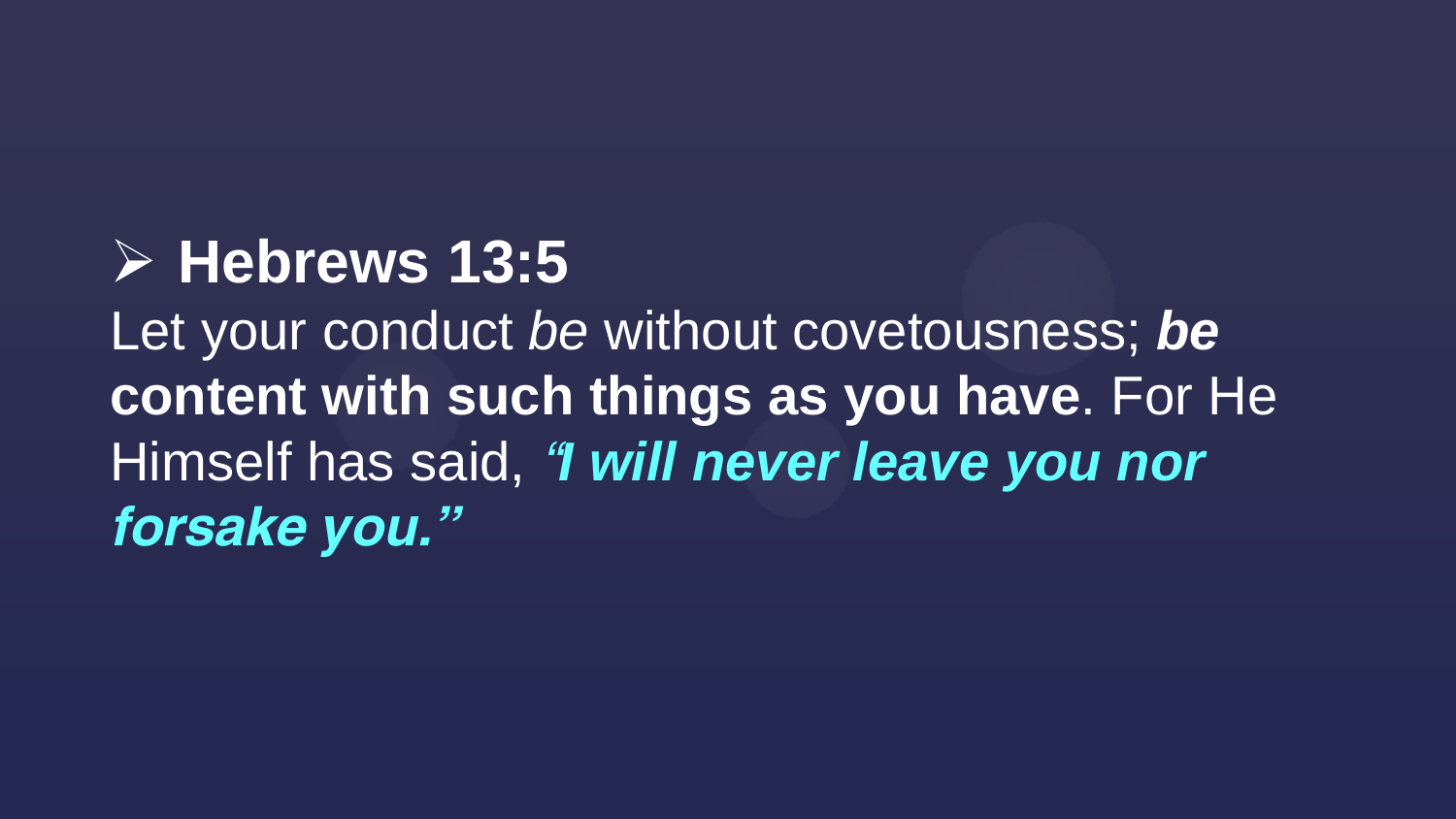# D. Submission rests in Gods Sovereignty (v.v. 16-17)